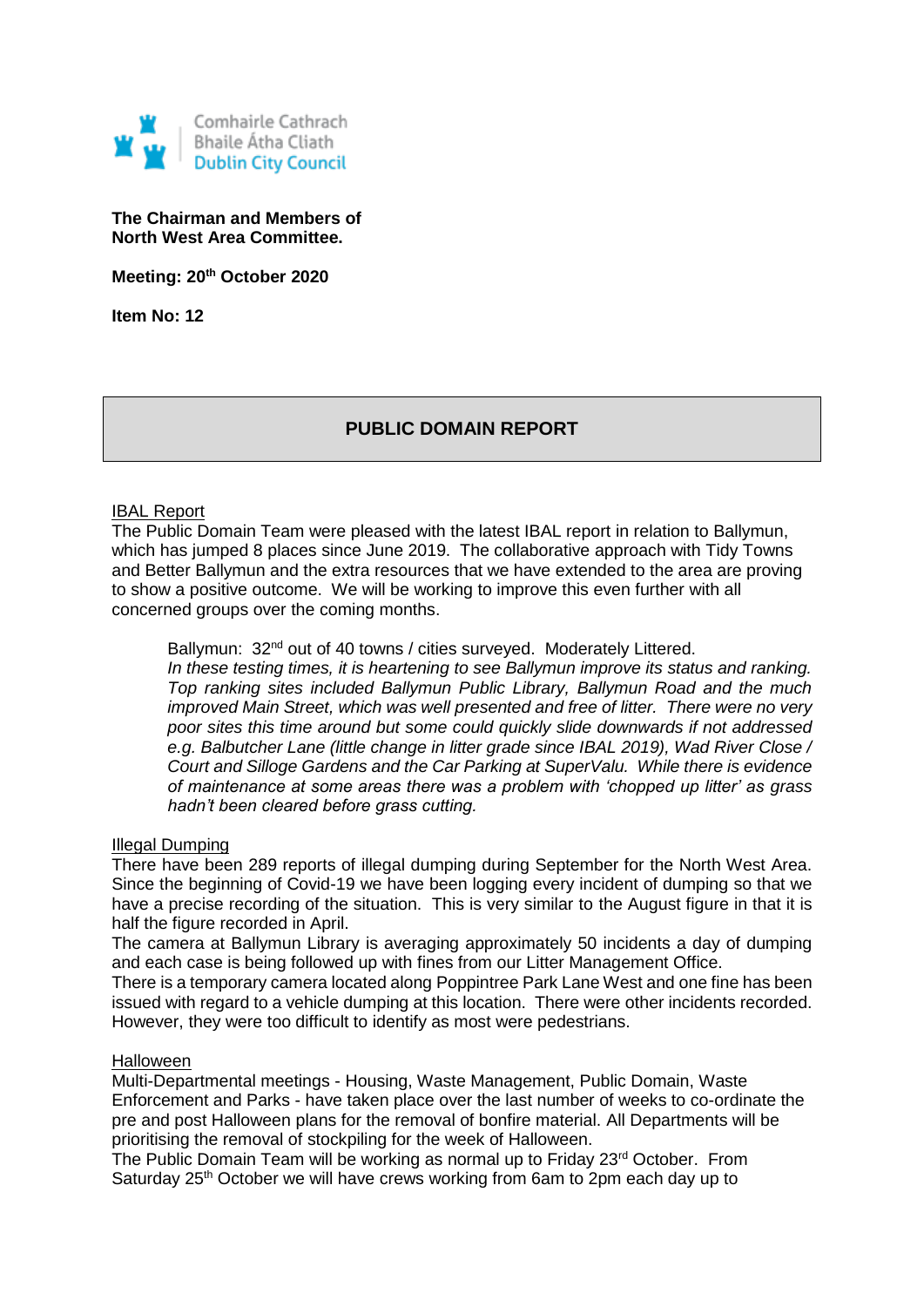Halloween itself to remove any dumped material or stockpiling that will occur. We have met with Gardai in both Finglas and Ballymun and will have necessary back up where needed. To date we have already removed 150 pallets from the Whiteacre area in Ballymun and continue to clean up after the fires that are ongoing in certain areas.

We will be calling to businesses in both Finglas and Ballymun areas to remind them to secure any pallets/tyres etc.

Please report all stockpiling to [nwa.publicdomain@dublincity.ie](mailto:nwa.publicdomain@dublincity.ie) or 01-2222222

## Anti- Dumping Initiative

The 2020 allocation for funding for NWA was €18,300.00. The Mattress and WEEE Amnesty Days were funded through this initiative and organised by the Public Domain Team.

In total, 287 mattresses were recycled and 6 truckloads of WEEE were removed. We are hopeful that this will reduce the number of mattresses dumped and discarded over the Halloween period. It also promotes the recycling message at a more local level. We are hopeful that we can run this project biannually in both Ballymun and Finglas.

Also, as part of the funding, the Public Domain Team located three Large Planters to the end of the Gateway complex on Main Street Ballymun. This area was being dumped on regularly and now, although it is still not perfect, it has improved the visual aspect dramatically and dumping has been reduced to 2/3 bags per week instead of 30/40 bags per week.



Large Scale Clean Up of the N2 (from Charlestown to Lidl Roundabout)

A large scale clean-up of the road and pavements along the N2 took place on Saturday and Sunday 10<sup>th</sup> and 11<sup>th</sup> October. Traffic Management and lane closures were necessary but the work was carried out from 6am to 12pm on the weekend to minimise the impact on traffic. Waste Management Crews carried out the work and it was completed to a very high standard.

- All paths were edged along either side of the road and the centre median.
- All weeds removed from the gullies and traffic islands